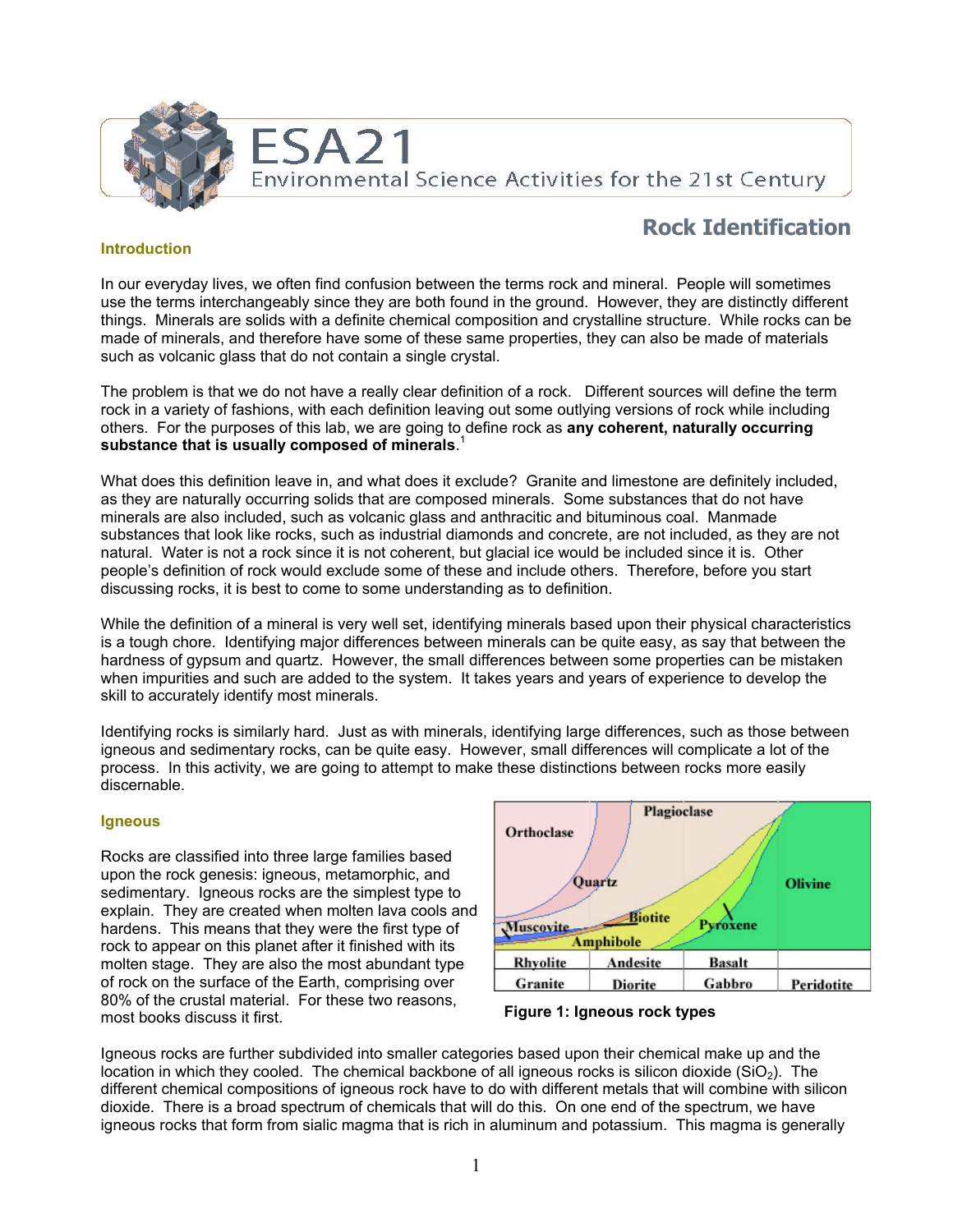light in color and thick. On the other end of the spectrum are rocks that form from simatic magma that is rich in magnesium and iron. This magma is generally dark in color and rather thin. In between these two extremes are a variety of rocks that form from magma of varying.

Location matters to the type of igneous rock since it determines crystal size. If magma cools at the surface of the Earth, it will harden very quickly before crystals have a lot of time to form. This type of rock will develop either no crystals (glass) or very small crystals that will require the aid of a lens to see. If the magma cools deep below the surface, it will take a tremendous amount of time to harden, as the surrounding rock will insulate it. In this scenario, crystals will have a long time to form, which will result in very large crystals in the rock. We distinguish between these two different types by saying that a rock is volcanic (cooled at the surface) or plutonic (cooled below the surface)

Neither of these two factors is really quantized, i.e. both of them can change very slightly over a broad range. However, for classification reasons, we generally place them into a narrow set of groups, as in Figure 1. The three most commonly seen types of magma are rhyolitic, andesitic, and basaltic. Rhyolitic magma is derived from the melting of continental crust. Because it is very viscous, it does not flow well through crack in the crust, and so it rarely makes it to the surface. Thus, rhyolitic magma usually results in granite, which is the plutonic, large crystal version. Andesitic magma comes from the melting of continental and oceanic crust, like that found at a subduction zone. The lower viscosity of this magma means that it reaches the surface more readily than rhyolitic magma. However, it is still thick enough to form steep stratovolcanoes when it does reach the surface. Basaltic magma comes from the melting of oceanic crust and is the thinnest of all of the magmas. Its viscosity means that it usually does make it to the surface, resulting in a small crystal igneous rock called basalt.

# **Metamorphic**

Metamorphic rocks result when pressure, temperature, and chemical conditions produce a change in the crystalline shape or composition of a rock without actually melting a rock. Pressure can squeeze crystals along a plane, causing them to re-form so that the rock looks foliated in that direction. Increased temperature can give the atoms and molecules in the rock greater kinetic energy, allowing the crystals to grow bigger or change shape without going through a melting phase. Changes in the chemical conditions can allow new elements to enter the rock and react, changing the crystals atom by atom. Of course, the amount of change can vary from a small amount to a large amount. If very little change is made, then it is considered low-grade metamorphism. Greater changes result in high-grade metamorphic rock.

Besides the amount of metamorphism, the type of rock depends upon what the original rock was and whether the result is foliated or not. The table below lists some of the more common types of metamorphic rock.

| <b>Rock</b>    | <b>Parent Rock</b>                       | <b>Description</b>                                                                                                                                                                                                                                          |                          |
|----------------|------------------------------------------|-------------------------------------------------------------------------------------------------------------------------------------------------------------------------------------------------------------------------------------------------------------|--------------------------|
| Slate<br>Shale |                                          | Very fine grained and dense. Splits into thin plates with smooth                                                                                                                                                                                            |                          |
|                |                                          | surfaces. Harder than shale. Commonly dark gray.                                                                                                                                                                                                            | $\overline{\phantom{a}}$ |
| Phyllite       | Shale, slate                             | Microscopic mica flakes give this rock a satiny sheen on foliation<br>surfaces. Often gray or gray-green.                                                                                                                                                   | Ω                        |
| Schist         | Shale, slate,<br>phyllite, lava,<br>coal | Foliation due to abundance and alignment of elongated or platy<br>minerals such as micas or hornblende in visible crystals. Quartz,<br>feldspar, garnet, and corundum often present. Schists are named for<br>mineral content: e.g., garnet biotite schist. | ە<br>S<br>◡<br>I<br>0    |
| Amphibolite    | Basalts,<br>carbonate-rich<br>muds       | Black schist composed primarily of aligned amphibole crystals. Often<br>shiny on split surfaces.                                                                                                                                                            | ଜ                        |
| Gneiss         | Any rock or<br>mixture of rock           | A coarse-grained rock characterized by bands of quartz and feldspar<br>separated by schistose layers of micas.                                                                                                                                              |                          |

#### **Foliated Metamorphic Rocks**

# **Non-Foliated Metamorphic Rocks**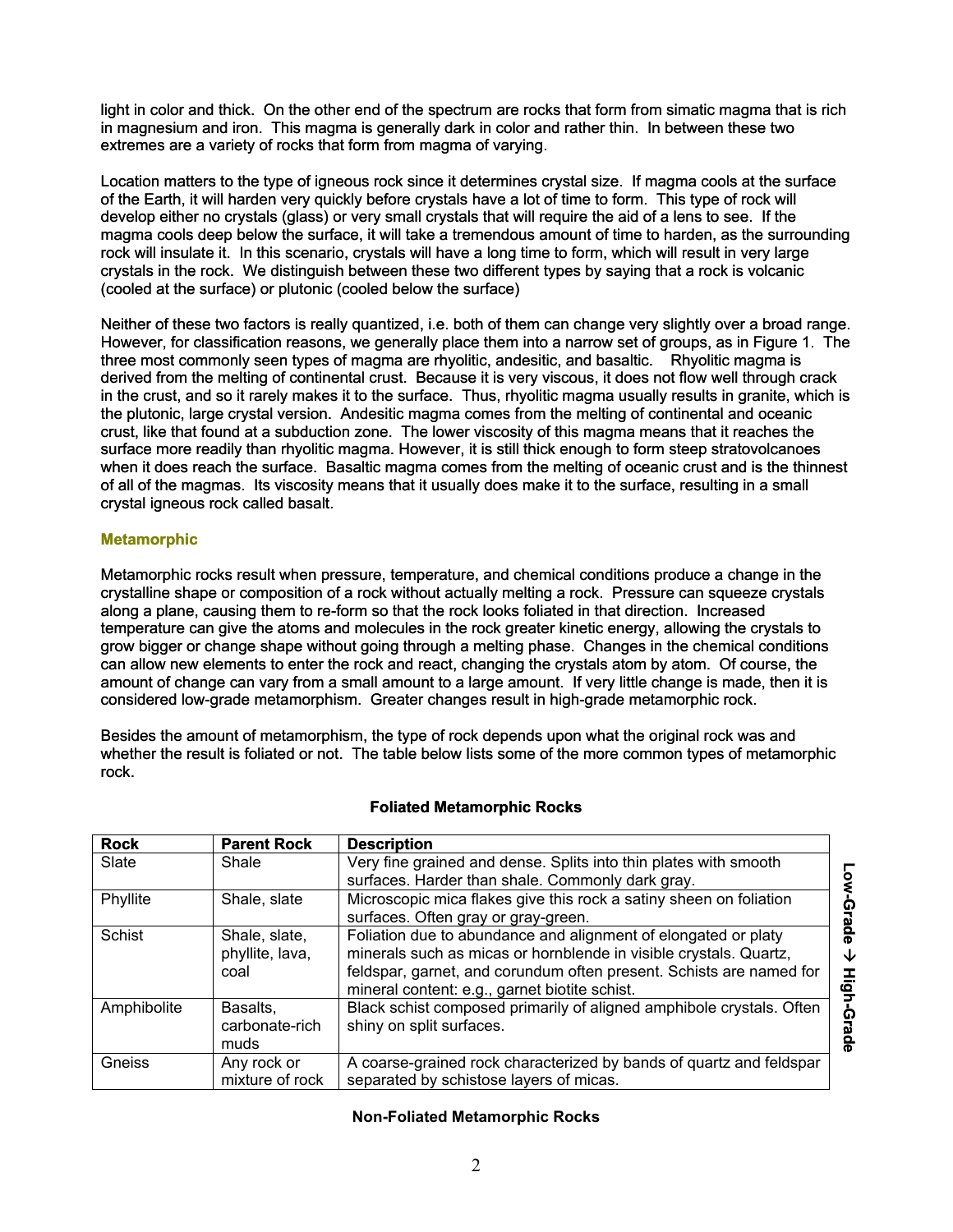| <b>Rock</b>      | <b>Parent Rock</b> | <b>Description</b>                                                    |  |
|------------------|--------------------|-----------------------------------------------------------------------|--|
| Metaconglomerate | Conglomerate       | Cobbles and pebbles flattened in a parallel arrangement. Clasts often |  |
|                  |                    | high in silica and surrounded by micaceous matrix.                    |  |
| Quartzite        | Sandstone          | Composed mainly of fused quartz grains. Extremely durable and         |  |
|                  |                    | dense. Fractures across original sand grain boundaries. Surface less  |  |
|                  |                    | abrasive than sandstone.                                              |  |
| Marble           | Limestone          | Recrystallized calcite. Will react with hydrochloric acid. Usually    |  |
|                  |                    | massive in structure, and white or pastel in color. Crystal faces     |  |
|                  |                    | reflect light on freshly broken surface.                              |  |
| Serpentinite     | Peridotite,        | Lime green to dark green, dense, massive. Formed by the addition of   |  |
|                  | basalt             | water to simatic rocks. Commonly displays slickensides. Closely       |  |
|                  |                    | related to asbestos.                                                  |  |
| Eclogite         | Simatic rock       | Commonly a granular mass of green pyroxene crystals containing        |  |
|                  |                    | scattered reddish garnets. Some eclogites are foliated, and some      |  |
|                  |                    | may be igneous in origin; all are the product of high pressure.       |  |
|                  |                    | Includes the diamond-bearing rock, kimberlite.                        |  |
| Hornfels         | Any pre-           | Dense, rough, fine-grained rock with conchoidal fracture, formed by   |  |
|                  | existing rock      | heat alteration without the addition of new chemicals. When scattered |  |
|                  |                    | megascopic (visible) crystals are present, their identity is          |  |
|                  |                    | incorporated into the rock name: i.e. corundum hornfels.              |  |
| Anthracite       | <b>Bituminous</b>  | Black, shiny, hard. Low density. Will not rub off on fingers.         |  |

*Source: General Geology of the Western United States – A Laboratory Manual by Bassett and O-Dunn, p. 43, Peek Publications, Palo Alto, CA, 1980.* 

# **Sedimentary**

Sedimentary rock is, quite possibly, the easiest type of rock to understand. It is formed from sediments that are cemented together in order to form a coherent solid. The different types of sedimentary rocks will depend upon what sediments are involved and how they are cemented together. Sediments can come together one of three ways. The first of these is to have smaller pieces of rock come together in some type of depositional environment, such as a lake, a beach, or an alluvial fan. When they do, the type of rock that is formed is known as a clastic sedimentary rock. Sediments can also come together from a dissolved state (ex. chlorine ions in water) when saturation limits are reached and precipitation occurs. This is known as a chemical sedimentary rock. Finally, plants or animals can pull the dissolved sediments out of solution and later precipitate them as sediment. This will form a biogenic sedimentary rock.

The cement that is used to hold these sediments together is normally provided by some type of dissolution process. For chemical sedimentary rocks, this is quite obvious. For clastics, the cement comes from the local environment. Most depositional environments are local low spots, and thus, are places in which water will collect. As sediment begins to pile up, pressure causes the sediment grains to be pushed very close together. Water, which is one of the greatest solvents known, will pick up some dissolved ions as it sits and moves in between the sediment grains. Some of the dissolved ions will precipitate out and glue the individual grains together.

There are many different features to sedimentary rock. Different sized sediments will form different types of rocks. For instance, sand grains that cement together will form sandstone, while small flat clay grains will form shale. Because organisms that have died can also be moved to the same spot as sediments, one often finds fossils within clastic and biogenic sedimentary rocks. Yearly or seasonal changes in the types of sediments that reach a region will show layering within a clastic rock. These and many more factors give the same type of sedimentary rock vastly different appearances, making rock identification a challenge.

The list below contains most of the common types of sedimentary rock.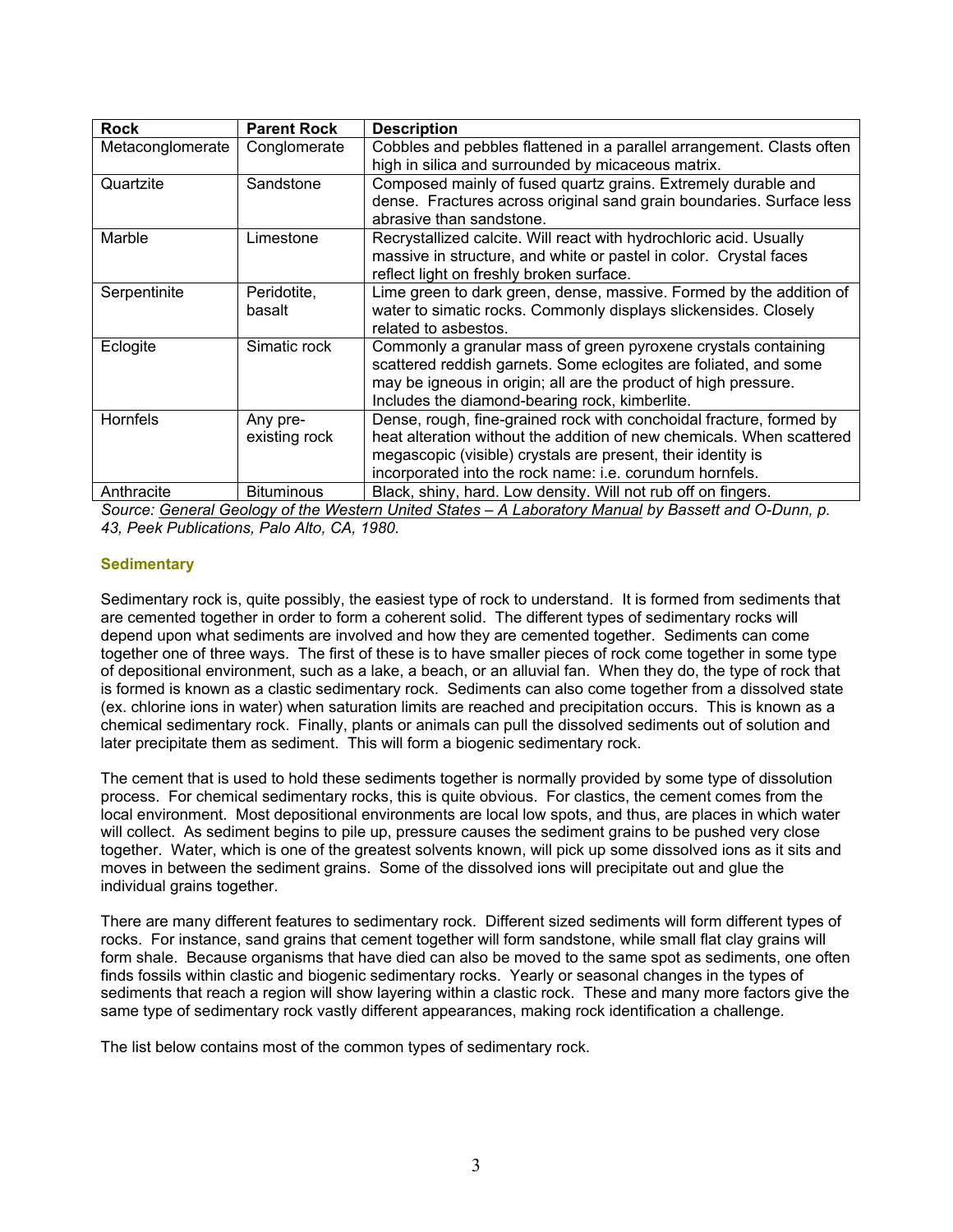| <b>Rock</b>               | Origin                                       | <b>Description</b>                                                                                                                                                 |  |  |
|---------------------------|----------------------------------------------|--------------------------------------------------------------------------------------------------------------------------------------------------------------------|--|--|
| Conglomerate              | Stream deposition                            | Rounded particles greater than 4 mm cemented by finer material.                                                                                                    |  |  |
| <b>Breccia</b>            | Landslides, grinding<br>along faults         | Distinguished from conglomerate by the angularity of the particles.                                                                                                |  |  |
| Tillite                   | Glacial deposition                           | Frequently a mixture of conglomeratic and breccia clasts, in a<br>siltstone matrix; no layering.                                                                   |  |  |
| Quartz                    | Dunes, beaches,                              | Particles 1/16 mm to 2 mm cemented together; may be angular or                                                                                                     |  |  |
| sandstone                 | sand bars                                    | rounded. Small grains of clear quartz, gritty feel.                                                                                                                |  |  |
| Arkose                    | Weathered granite                            | A form of sandstone containing considerable feldspar particles.<br>These will appear white or pink. Particles are usually angular and<br>may be as coarse as 4 mm. |  |  |
| Graywacke                 | Weathered basalt                             | A form of sandstone containing rock fragments, glass shards, and<br>altered plagioclase embedded in a clay matrix.                                                 |  |  |
| Siltstone                 | Stream deposition,<br>nearshore marine       | A fine-grain, compact rock intermediate between sandstone and<br>shale.                                                                                            |  |  |
| Shale                     | Quiet marine, lakes,<br>swamps               | Particles smaller than 1/256 mm. May show closely spaced<br>bedding planes. Feels smooth rather than gritty.                                                       |  |  |
| Rock salt                 | Desert dry lakes,<br>marginal marine         | Crystalline or massive halite. Hardness of 21/2. Commonly white or<br>pale orange.                                                                                 |  |  |
| Gypsum rock               | Same as salt                                 | Massive or granular gypsum. I-lard-ness of 2. White, gray or<br>pastel.                                                                                            |  |  |
| Chert                     | Chemical precipitate                         | Massive silica. Conchoidal fracture. Hardness of 7. Dark colored<br>variety is flint. Commonly in limestones.                                                      |  |  |
| Limestone                 | Chemical precipitate,<br>marine, hot springs | Composed of calcite; hardness of 3. Reacts with hydrochloric<br>acid. Usually dense, fine-grained, white or gray. Some is biogenic.                                |  |  |
| Dolomite                  | Marine mud flats,<br>deep ocean muds         | A form of limestone containing considerable magnesium. Reacts<br>sluggishly with cold hydrochloric acid.                                                           |  |  |
| Coquina                   | Beaches, reefs                               | Visible calcite shell fragments loosely cemented together.                                                                                                         |  |  |
| Chalk                     | Quiet marine                                 | White, soft. A form of limestone; reacts vigorously with<br>hydrochloric acid. Microscopic marine shells.                                                          |  |  |
| Diatomite                 | Marine                                       | Formed by the deposition of microscopic diatom shells made of<br>silica. White, low density.                                                                       |  |  |
| <b>Bituminous</b><br>coal | Swamps                                       | Dark brown or black, low density. Partially decomposed remains<br>of land plants. Often banded.                                                                    |  |  |

*Source: General Geology of the Western United States – A Laboratory Manual by Bassett and O-Dunn, p. 40, Peek Publications, Palo Alto, CA, 1980.*

# **Activity**

In lab this week, we are going to try to identify ten different rocks from their properties. Use the information listed above and any other resources you might have to identify the ten rocks, and list your findings on the sheet below. If you would like to have some practice on identifying rocks, we suggest the following tutorial:

<http://www.fi.edu/fellows/fellow1/oct98/expert/>

#### **References**

General Geology of the Western United States – A Laboratory Manual by Bassett and O-Dunn, pp. 29-45, Peek Publications, Palo Alto, CA, 1980.